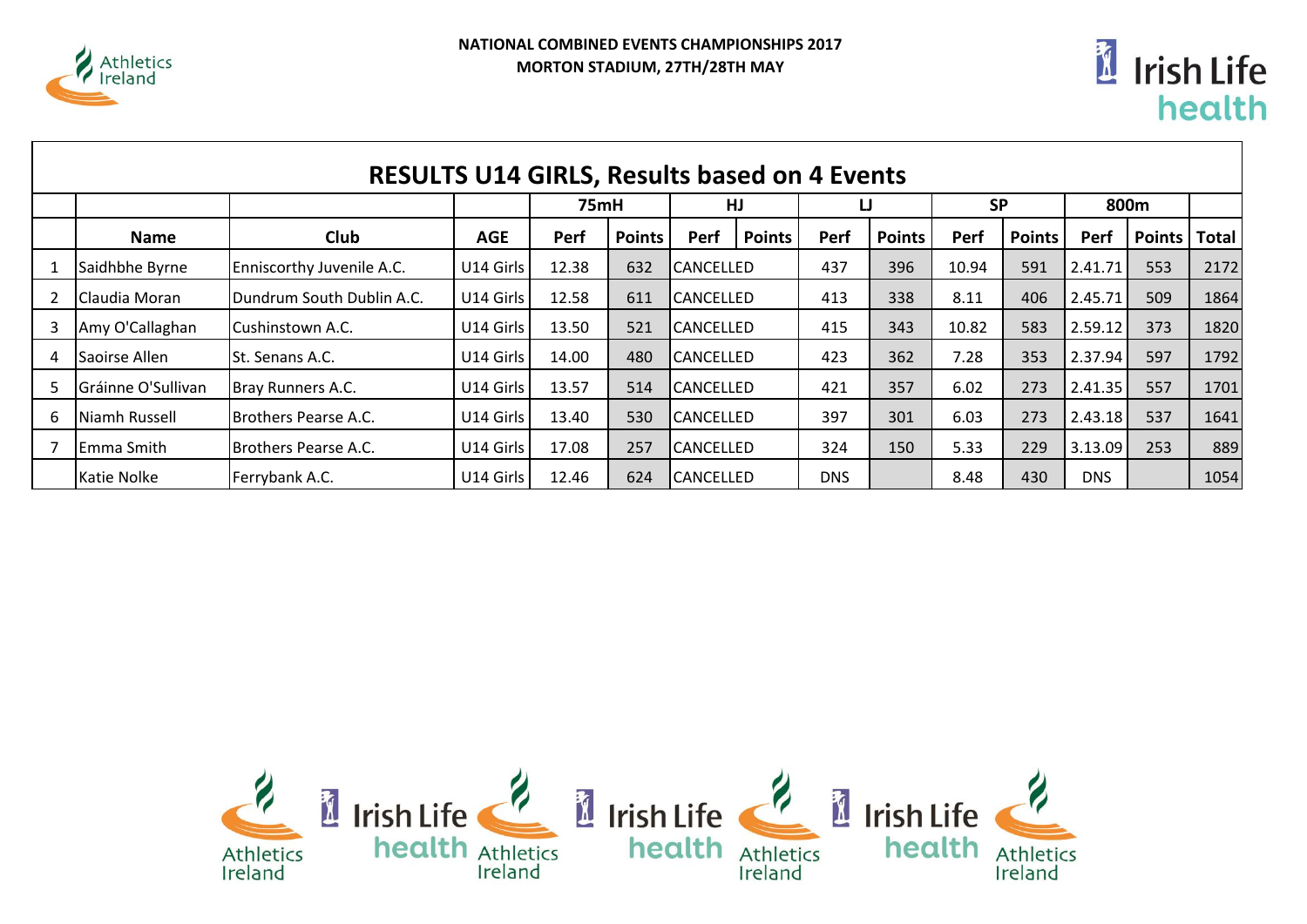



|                | <b>RESULTS U14 BOYS, Results based on 4 Events</b> |                           |            |       |               |                  |               |     |               |           |               |            |        |              |
|----------------|----------------------------------------------------|---------------------------|------------|-------|---------------|------------------|---------------|-----|---------------|-----------|---------------|------------|--------|--------------|
|                |                                                    |                           |            | 75mH  |               | HJ               |               | IJ  |               | <b>SP</b> |               | 800m       |        |              |
|                | <b>Name</b>                                        | <b>Club</b>               | <b>AGE</b> | Perf  | <b>Points</b> | Perf             | <b>Points</b> |     | <b>Points</b> | Perf      | <b>Points</b> |            | Points | <b>Total</b> |
| 1              | Harry Nevin                                        | Leevale A.C.              | U14 Boys   | 11.59 | 723           | <b>CANCELLED</b> |               | 541 | 674           | 10.31     | 550           | 2.17.37    | 860    | 2807         |
| $\overline{2}$ | Daragh Jennings                                    | Galway City Harriers A.C. | U14 Boys   | 12.86 | 582           | CANCELLED        |               | 437 | 396           | 11.83     | 650           | 2.19.95    | 824    | 2452         |
| 3              | Leo Carey- Mc DermoTír Chonaill A.C.               |                           | U14 Boys   | 13.54 | 517           |                  | CANCELLED     |     | 355           | 11.93     | 656           | 2.35.26    | 628    | 2156         |
| 4              | Joseph Gillespie                                   | Finn Valley A.C.          | U14 Boys   | 13.12 | 556           | CANCELLED        |               | 492 | 538           | 8.46      | 429           | 2.43.88    | 529    | 2052         |
| 5              | Conor Hoade                                        | Craughwell A.C.           | U14 Boys   | 12.64 | 605           | CANCELLED        |               | 457 | 446           | 8.01      | 400           | 2.39.77    | 575    | 2026         |
| 6              | Alex Reynolds                                      | Nenagh Olympic A.C.       | U14 Boys   | 14.44 | 438           | CANCELLED        |               | 453 | 436           | 9.11      | 471           | 2.41.03    | 561    | 1906         |
| 7              | Evan O'Toole                                       | St. Joseph's A.C.         | U14 Boys   | 13.22 | 547           | CANCELLED        |               | 450 | 428           | 6.82      | 324           | 2.50.89    | 454    | 1753         |
| 8              | Michael McGonagle                                  | Finn Valley A.C.          | U14 Boys   | 14.83 | 406           | CANCELLED        |               | 438 | 398           | 8.02      | 401           | 2.45.36    | 513    | 1718         |
| 9              | Conor Callinan                                     | Leevale A.C.              | U14 Boys   | 12.51 | 618           | CANCELLED        |               | 402 | 312           | 6.53      | 305           | 2.52.38    | 439    | 1674         |
| 10             | <b>Ryan Galvin</b>                                 | Finn Valley A.C.          | U14 Boys   | 15.12 | 384           | CANCELLED        |               | 368 | 237           | 6.26      | 288           | 2.53.24    | 430    | 1339         |
|                | Cormac O'Donnell                                   | Lifford Strabane AC       | U14 Boys   | 14.62 | 422           | CANCELLED        |               | 382 | 267           | 7.87      | 391           | <b>DNF</b> | 0      | 1080         |

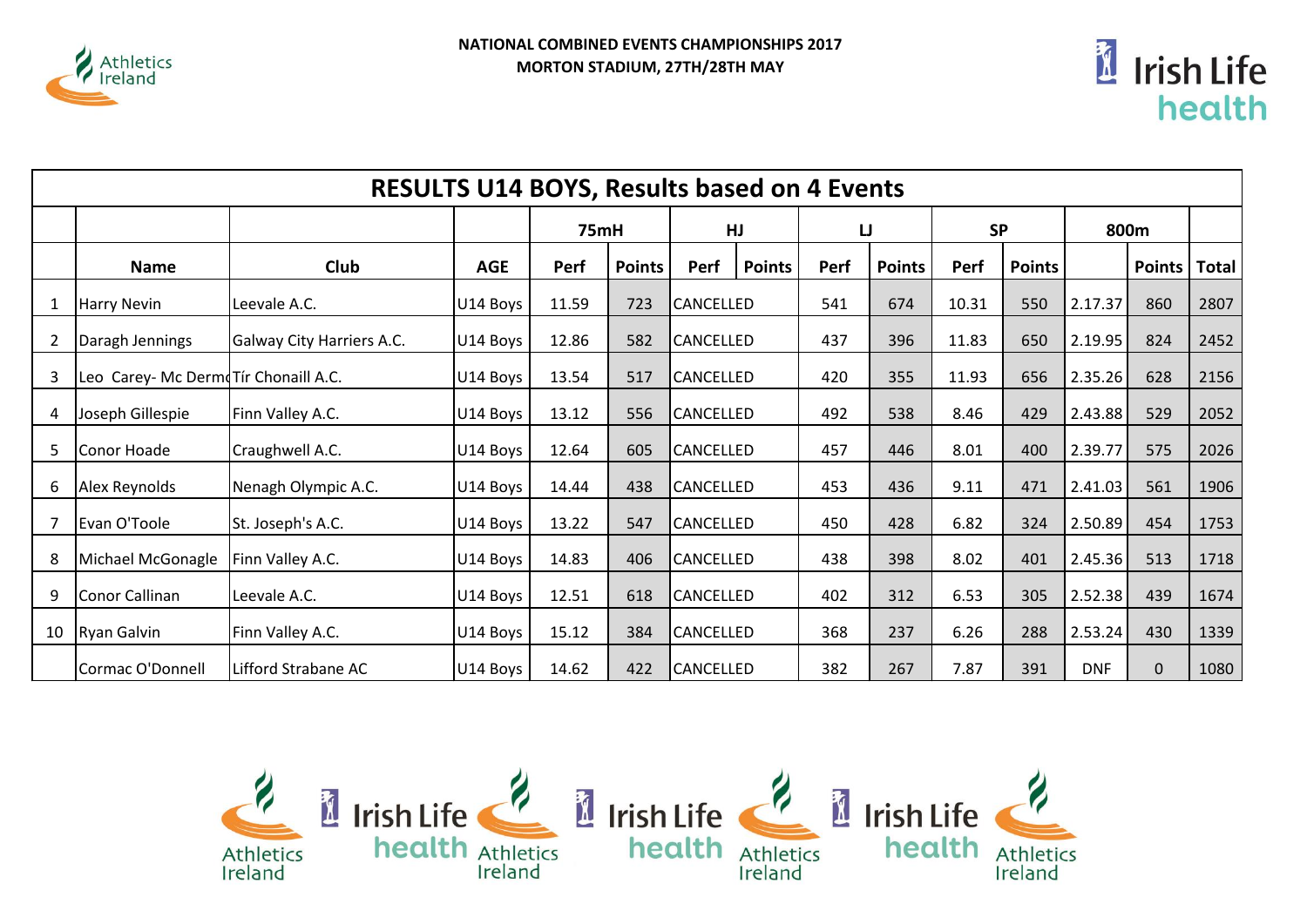



|    | <b>RESULTS U15 GIRLS, Results based on 4 Events</b> |                           |                       |       |               |               |               |      |               |      |               |         |               |              |
|----|-----------------------------------------------------|---------------------------|-----------------------|-------|---------------|---------------|---------------|------|---------------|------|---------------|---------|---------------|--------------|
|    |                                                     |                           |                       |       |               |               |               |      |               |      |               |         |               |              |
|    | <b>Name</b>                                         | Club                      | <b>AGE</b>            | Perf  | <b>Points</b> | Perf          | <b>Points</b> | Perf | <b>Points</b> | Perf | <b>Points</b> | Perf    | <b>Points</b> | <b>Total</b> |
|    | Molly Curran                                        | Carmen Runners A.C.       | U15 Girls             | 13.87 |               | 581 CANCELLED |               | 488  | 527           | 9.87 | 521           | 2.31.75 | 671           | 2300         |
|    | Niamh McCorry                                       | Annalee A.C.              | U15 Girls             | 12.72 |               |               | 708 CANCELLED |      | 374           | 9.52 | 498           | 2.28.18 | 716           | 2296         |
| З  | <b>Susan Nestor</b>                                 | Nenagh Olympic A.C.       | U <sub>15</sub> Girls | 13.91 |               |               | 577 CANCELLED |      | 527           | 9.05 | 467           | 2.29.94 | 694           | 2265         |
| 4  | Jennifer Hanrahan                                   | Brothers Pearse A.C.      | U <sub>15</sub> Girls | 13.33 |               | 638 CANCELLED |               | 492  | 538           | 8.55 | 435           | 2.36.45 | 614           | 2225         |
| .5 | Amy O Donoghue                                      | Bandon A.C.               | U <sub>15</sub> Girls | 13.90 |               | 578 CANCELLED |               | 465  | 466           | 7.94 | 395           | 2.39.09 | 583           | 2022         |
| 6  | Aisling Kelly                                       | Taghmon A.C.              | U15 Girls             | 13.97 |               | 571 CANCELLED |               | 480  | 506           | 8.31 | 419           | 2.53.96 | 423           | 1919         |
|    | Jennifer Nugent                                     | Trim A.C.                 | U15 Girls             | 15.25 |               | 454 CANCELLED |               | 443  | 411           | 5.66 | 250           | 2.43.64 | 532           | 1647         |
| 8  | Clodagh Cullen                                      | Rathfarnham W.S.A.F. A.C. | U15 Girls             | 16.23 |               | 376 CANCELLED |               | 388  | 281           | 5.47 | 238           | 3.03.73 | 331           | 1226         |

|   | <b>RESULTS U15 BOYS, Results based on 4 events</b> |                      |            |       |               |           |                  |      |               |           |               |         |               |       |  |
|---|----------------------------------------------------|----------------------|------------|-------|---------------|-----------|------------------|------|---------------|-----------|---------------|---------|---------------|-------|--|
|   |                                                    |                      |            | 80mH  |               | HJ        |                  | IJ   |               | <b>SP</b> |               | 800m    |               |       |  |
|   | <b>Name</b>                                        | Club                 | <b>AGE</b> | Perf  | <b>Points</b> | Perf      | <b>Points</b>    | Perf | <b>Points</b> | Perf      | <b>Points</b> | Perf    | <b>Points</b> | Total |  |
|   | Jack Forde                                         | St. Killians A.C.    | U15 Boys   | 13.06 | 596           |           | CANCELLED        |      | 628           | 13.27     | 745           | 2.21.35 | 805           | 2774  |  |
|   | Jordan Knight                                      | Thomastown A.C.      | U15 Boys   | 12.61 | 642           |           | <b>CANCELLED</b> |      | 683           | 9.58      | 502           | 2.19.56 | 829           | 2656  |  |
| 3 | Jordan Kissane                                     | Tralee Harriers A.C. | U15 Boys   | 13.76 | 528           |           | <b>CANCELLED</b> |      | 634           | 10.31     | 550           | 2.23.14 | 781           | 2493  |  |
| 4 | Alex O'Shea                                        | Newbridge A.C.       | U15 Boys   | 13.38 | 565           | CANCELLED |                  | 481  | 508           | 8.35      | 422           | 2.21.82 | 799           | 2294  |  |
|   | Brendan Finnan                                     | Longford A.C.        | U15 Boys   | 13.87 | 518           | CANCELLED |                  | 450  | 428           | 6.73      | 318           | 2.32.56 | 661           | 1925  |  |